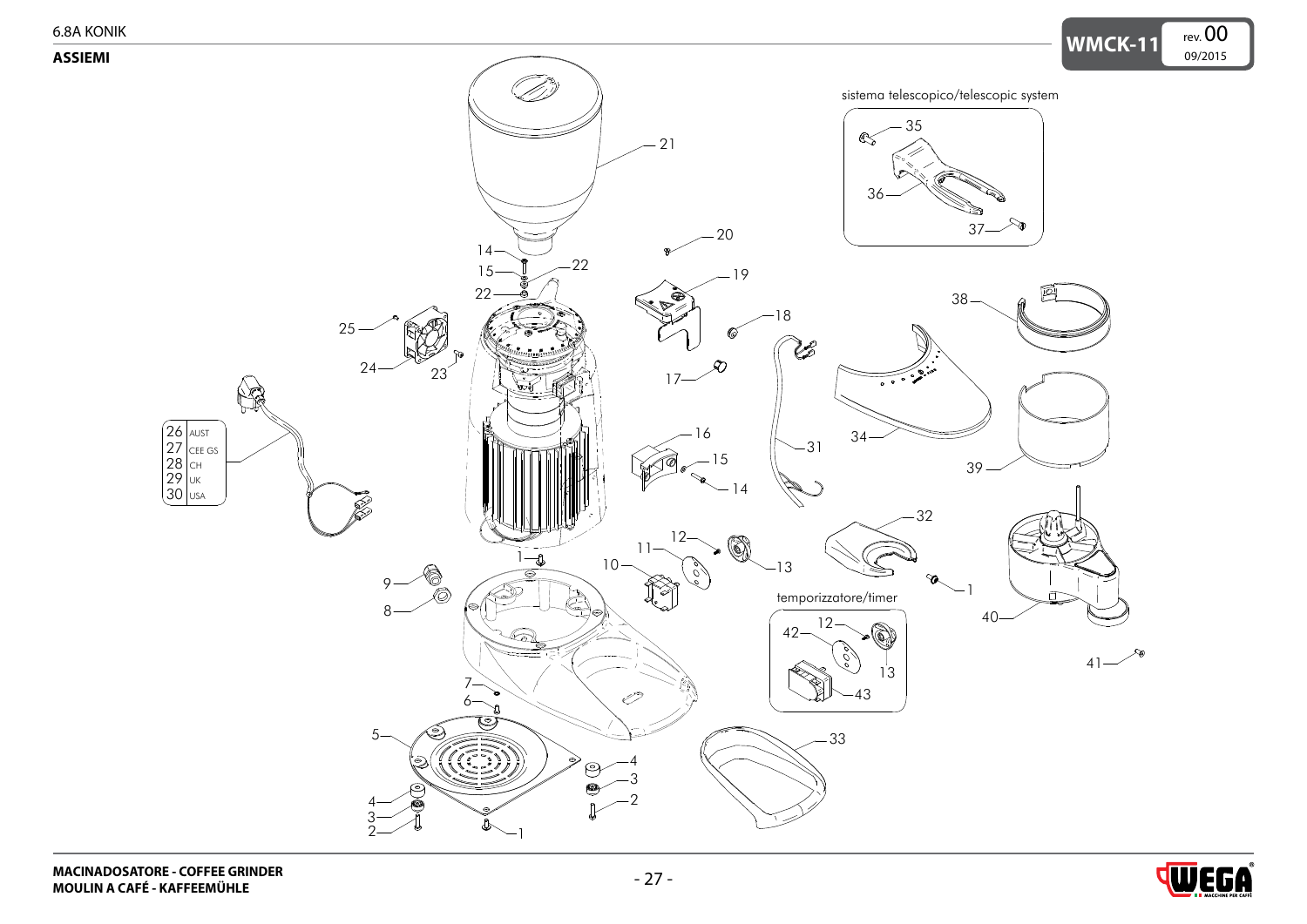## <span id="page-1-0"></span>6.8A KONIK

## **ASSIEMI**

|                 | Pos Cod.      | <b>Denominazione - IT -</b>                                               | <b>Denomination - GB -</b>            | <b>Denomination - FR -</b>          | <b>Denomination - DE -</b>           |
|-----------------|---------------|---------------------------------------------------------------------------|---------------------------------------|-------------------------------------|--------------------------------------|
| -1              | WY28286027    | VITE TT85T 5x12 K01132                                                    | <b>SCREW</b>                          | VIS                                 | <b>SCHRAUBE</b>                      |
| $\overline{2}$  | WY28360078    | VITE PIEDINO K06324 MAC.ASC                                               | FOOT SCREW                            | VIS DE PIED                         | <b>SCHRAUBE FUSS</b>                 |
| 3               | WY28360077    | PIEDINO GOMMA K06323 MAC.ASC                                              | RUBBER FOOT                           | PIEDS EN CAOUTCHOUC                 | <b>GUMMIFUSS</b>                     |
| $\overline{a}$  | WY28360076    | PROFILO PIEDINO K03822 MAC.ASC                                            | FOOT PROFILE                          | PROFIL DE JAMBE                     | <b>BEIN PROFIL</b>                   |
| 5               | WY28286072    | PROTEZIONE INFERIORE K00802                                               | LOWER GUARD                           | PROTECTION INFERIEURE               | UNTERER KETTENSCHUTZ                 |
| 6               | WY28286034    | VITE TT85Z DIN 7985 4x10 K02150                                           | <b>SCREW</b>                          | <b>VIS</b>                          | <b>SCHRAUBE</b>                      |
| 7               | WY28286056    | RONDELLA K00082                                                           | <b>WASHER</b>                         | LAVER                               | UNTERLEGSCHEIBE                      |
| 8               | WY28286042    | PRESSACAVO K01293                                                         | CABLE GRIP                            | PRESSE CABLE                        | PRESSEKABEL                          |
| 9               | WY28286041    | PRESSACAVO K01292                                                         | CABLE GRIP                            | PRESSE CABLE                        | PRESSEKABEL                          |
|                 | 10 WY28165009 | INT.ACCENSIONE 0/1+ MANOPOLA x KONIK 6.8 K POWER SWITCH                   |                                       | CONTACTEUR D'ALLUMAGE               | <b>STARTSCHALTER</b>                 |
| 11              | WY28165010    | ETICHETTA 0/1 x KONIK 6.8 K3086                                           | LABEL                                 | ETIQUETTE                           | ETIKETT                              |
|                 | 12 WY28286144 | VITE CL8IT 3.1x8 K05063                                                   | <b>SCREW</b>                          | <b>VIS</b>                          | <b>SCHRAUBE</b>                      |
| 13              | WY28286091    | MANOPOLA INTERRUTTORE K01265                                              | SWITCH KNOB                           | BOUTON DE L'INTERRUPTEUR            | SCHALTER REGLER                      |
|                 | 14 WY28326026 | VITE BOCCHETTONE USCITA CAFFE' K1194 MAC.A COFFEE DISPENSER SCREW         |                                       | VIS TUYAU DE SORTIE CAFE            | SCHRAUBE AUSLAUFROHR KAFFEE          |
| 15              | WY28326029    | RONDELLA ZINCATA M4 K1127 MAC.ASC                                         | <b>WASHER</b>                         | RONDELLE                            | <b>SCHEIBE</b>                       |
|                 | 16 WY28286052 | USCITA CAFFE' K00008                                                      | COFFEE OUTLET OPENING                 | ORIFICE DE SORTIE DE CAFE'          | KAFFEE STECKDOSE EROFFNUNG           |
|                 | 17 WY28126010 | TAPPO K00104 MAC.ASC                                                      | CAP                                   | <b>CAPUCHON</b>                     | <b>KAPPE</b>                         |
| 18              | WY28360048    | PASSA CAVO K00024                                                         | CABLE LOCKING                         | PASSE CABLE                         | LIPPKLAMPE                           |
| 19              | WY28002007    | ASSIEME ARRESTO AUTOM, K732 MAC.ASC                                       | AUTOMATIC DOSER KIT COFFEE GRINDER K6 | ENSEMBLE ARRET AUTOMATIQUE          | SATZ AUTOM.SPERRE                    |
| <b>20</b>       | WY28286026    | VITE TT65Z 4x8 K01058                                                     | <b>SCREW</b>                          | <b>VIS</b>                          | <b>SCHRAUBE</b>                      |
| 21              | WY28357001    | TRAMOGGIA COMPLETA 1,4KG K01358 MAC.ASC                                   | HOPPER COMPLETE FOR K01358            | TREMIE POUR MOULIN K01358           | TRICHTER KAFFEEMUHLE K01358          |
| 22 <sub>2</sub> | WY28326028    | RONDELLA IN GOMMA K1352 MAC.ASC                                           | <b>GUM WASHER</b>                     | RONDELLE                            | <b>GUMMISCHEIBE</b>                  |
| 23              | WY28286032    | VITE DIN 912 M4x10 TT12 ZINCATA K01095                                    | <b>SCREW</b>                          | VIS                                 | <b>SCHRAUBE</b>                      |
| 24              | WY28286139    | VENTOLA 110V CON TERMOSTATO K04528C                                       | <b>FAN 110V</b>                       | VENTILATEUR 110V                    | LUFTERRAD 110V                       |
| 24              | WY28360060    | VENTOLA K10 K04524 MAC.ASC                                                | FAN                                   | VENTIL                              | VENTIL                               |
| 25              | WY28286149    | VITE TESTA OVALE M3x6 K06025                                              | <b>OVAL HEAD SCREW</b>                | VIS TETE OVALE                      | <b>OVALER KOPF SCHRAUBE</b>          |
| 26              | WY28286048    | CAVO ALIMENTAZIONE AUSTRALIA K00369                                       | POWER CABLE AUSTRALIA                 | CABLE D'ALIMENTATION AUSTRALIA      | STROMKABEL AUSTRALIA                 |
| 27              | WY28286046    | CAVO ALIMENTAZIONE EUROPA SGS 220V K01330                                 | POWER CABLE EUROPE                    | CABLAGE D'ALIMENTATION EUROPE       | STROMKABEL EUROPA                    |
| 28              | WY28286047    | CAVO ALIMENTAZIONE SVIZZERA K00424                                        | POWER CABLE SUISSE                    | CABLE D'ALIMENTATION SUISSE         | STROMKABEL SCHWEIZ                   |
| 29              | WY28286049    | CAVO ALIMENTAZIONE UK K00341                                              | POWER CABLE UK                        | CABLE D'ALIMENTATION UK             | <b>STROMKABEL UK</b>                 |
| 30              | WY28286050    | CAVO ALIMENTAZIONE USA K00113                                             | POWER CABLE USA                       | CABLE D'ALIMENTATION USA            | STROMKABEL USA                       |
| 31              | WY28286077    | CABLAGGIO ARRESTO AUTOMATICO 220V SENZA RE AUTOMATIC SHUTDOWN WIRING 220V |                                       | CABLAGE DE L'ARRET AUTOMATIQUE 220V | AUTOMATISCHE ABSCHALTUNG VERDRAHTUNG |
| 31              | WY28286078    | CABLAGGIO ARRESTO AUTOMATICO 110V SENZA RE AUTOMATIC SHUTDOWN WIRING 110V |                                       | CABLAGE DE L'ARRET AUTOMATIQUE 110V | AUTOMATISCHE ABSCHALTUNG VERDRAHTUNG |
| 32              | WY28286193    | FORCELLA CORTA K01155F                                                    | COFFEE GRINDER FORK K01155F           | FOURCHETTE x MOULIN K01155F         | GABEL X KAFFEEMUHLE K01155F          |
| 33              | WY28400010    | VASCHETTA RECUPERO CAFFE'VERS.03 K803 MAC. COFFEE GROUNDS TROUGH          |                                       | RAMASSEUR CAFE                      | SCHUSSEL ANSAMMLUNG KAFFEE           |
| 34              | WY28054012    | COPERCHIO DOSATORE K804 MAC.ASC 03                                        | COFFEE GRINDER DOSER                  | COUVERCLE DOSEUR MOULIN             | DOSIERANLAGEDECKEL FUR KAFFEEMUHLE   |
| 35              | WY28400009    | VITE TC M6X16 K073 MAC. ASC                                               | SCREW TC M6X16 K073 GRIND.AS          | VIS                                 | <b>SCHRAUBE</b>                      |
|                 | 36 WY28126006 | FORCELLA LUNGA K015 MAC.ASC                                               | COFFEE GRINDER LONG FORK K015         | FOURCHETTE x MOULIN LONG            | GABEL LANG x KAFFEEMUHLE             |



**WMCK-11**

rev. 00 09/2015